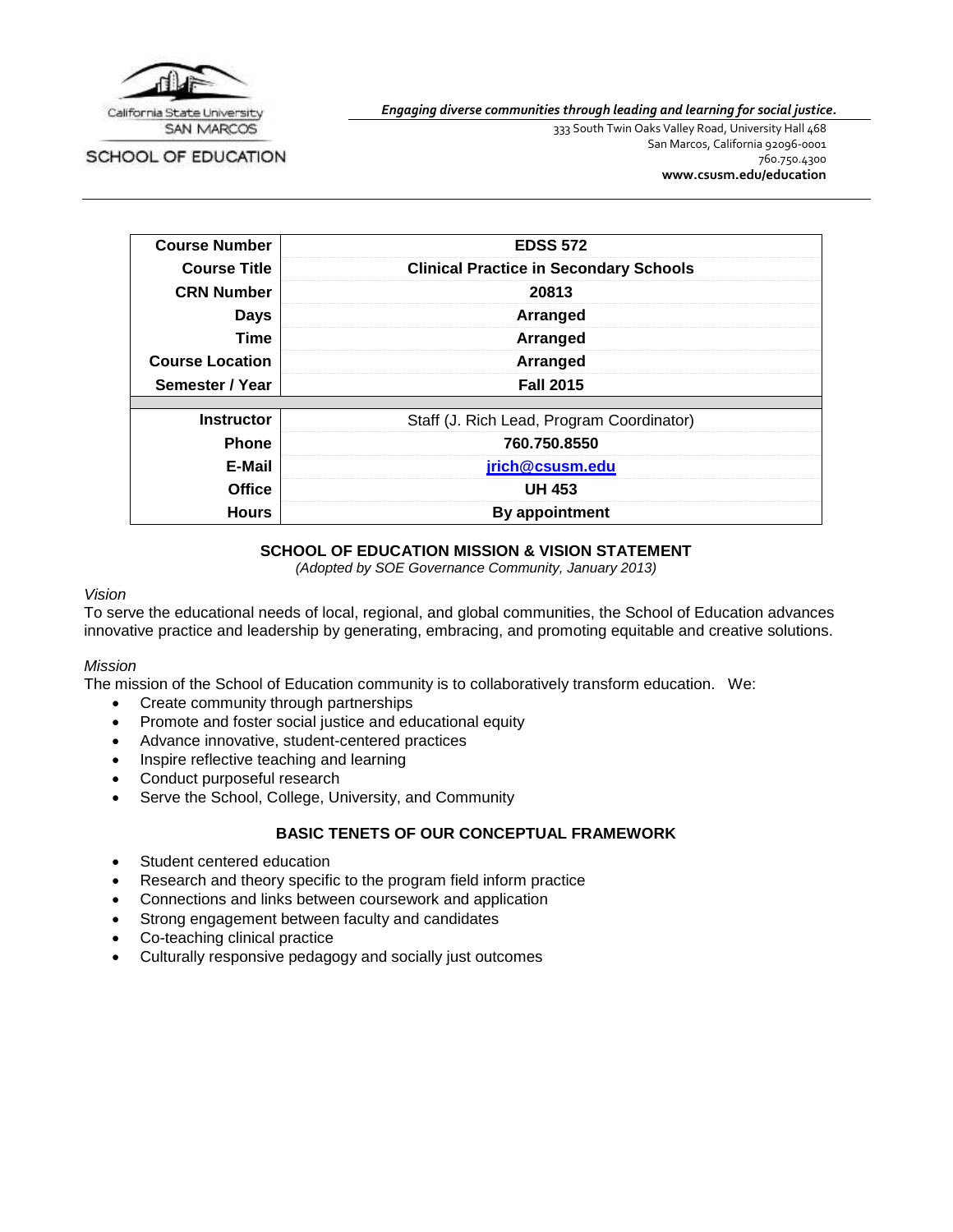## **Table of Contents**

| EDSS 572 CLINICAL PRACTICE COURSE CALENDAR, ASSIGNMENTS AND RUBRICS |  |
|---------------------------------------------------------------------|--|
|                                                                     |  |
|                                                                     |  |
|                                                                     |  |
|                                                                     |  |
|                                                                     |  |
|                                                                     |  |
|                                                                     |  |
|                                                                     |  |
|                                                                     |  |
|                                                                     |  |
|                                                                     |  |
|                                                                     |  |
|                                                                     |  |
|                                                                     |  |

## **COURSE DESCRIPTION**

<span id="page-1-0"></span>Advanced observation and teaching in selected secondary schools under the supervision of a classroom teacher (Cooperating Teacher) and university supervisor. Graded Credit/No Credit.

Clinical Practice is a field work class that represents 6 units in the fall (EDSS 571) and 8 units in the spring (EDSS 572). Your course instructor is your University Supervisor, who has been chosen for the experience, coaching and knowledge they will bring to this field placement class. As your instructor they will make assignments, observe you, give you feedback, review your Teacher Performance Expectations digital portfolio requirement (see description on page 3) and assign your grade. Successful completion of both CP I and CP II are required for you to be recommended for your credential.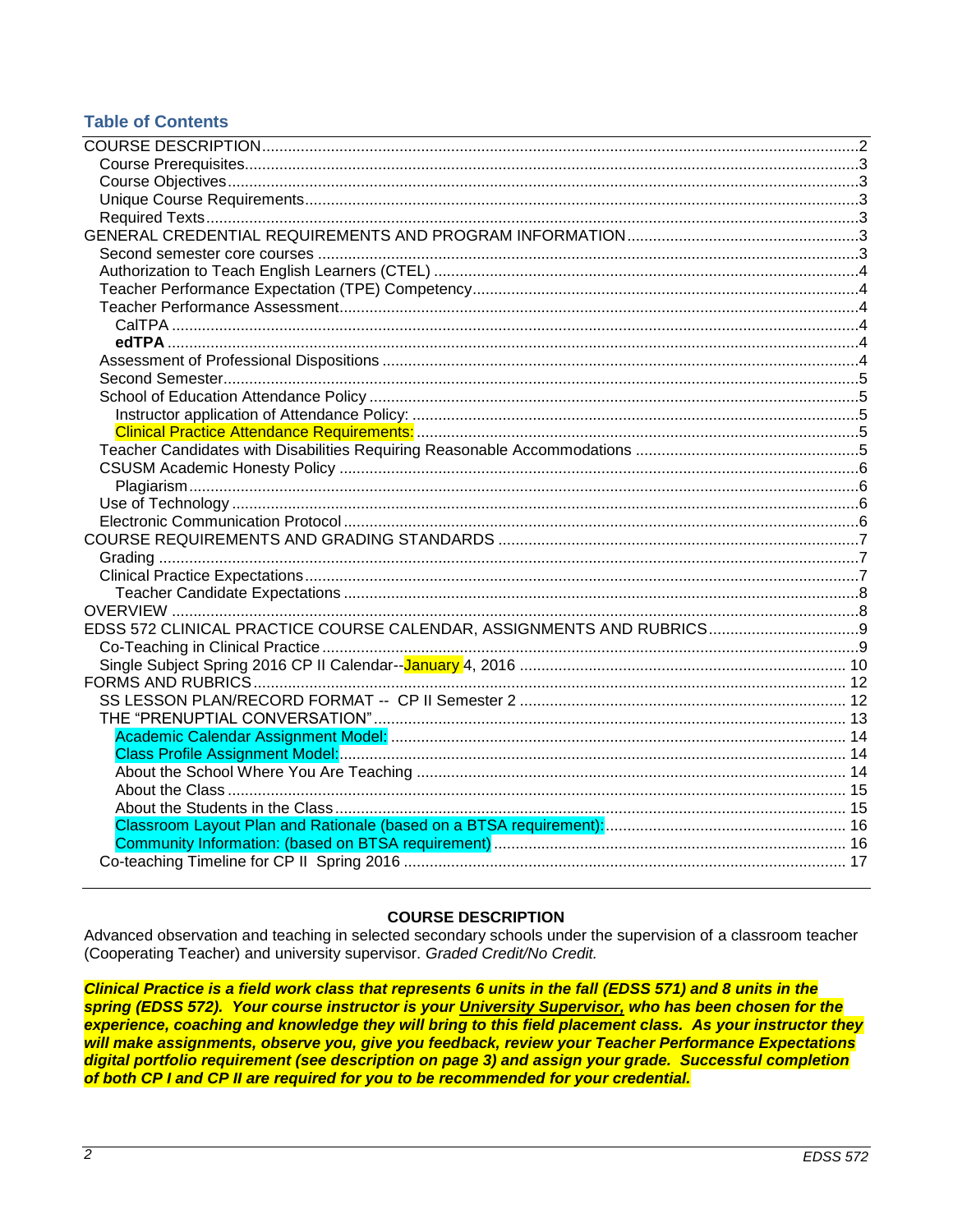Clinical Practice II (part two of the Clinical Practice requirement) is designed to help teachers seeking the Single Subject Credential to enhance and refine the skills, knowledge, and dispositions at the novice level necessary to assist schools and districts in implementing an effective program for all students. The successful candidate must be able to demonstrate their understanding and ability to apply each of the TPE's; that is, merge theory and practice in order to realize a comprehensive and extensive educational program for all students. Failure to meet a minimum competence in any of the TPE's by the completion of the program will prevent the acquisition of the Single Subject Credential. Minimum competency will be considered a rating of 'meets' for all TPE's upon completion of CP II. A full-text version of the TPE descriptions can be downloaded from the School of Education website.:<http://www.csusm.edu/education/ClinicalPractice/HandbookSS.html>

## <span id="page-2-0"></span>**Course Prerequisites**

Successful completion of first semester courses: EDSS 511, Teaching and Learning; EDSS 521 Literacy in the Secondary School; EDSS 555 Single Subject Multilingual Education; the appropriate content methodology course and Clinical Practice I.

## <span id="page-2-1"></span>**Course Objectives**

Candidates are required to meet all Teacher Performance Expectations. Clinical Practice II will focus on:

- TPE 1B Subject-Specific Pedagogical Skills for Single Subject Teaching Assignments
- TPE 2 Monitoring student learning during instruction
- TPE 5 Student engagement
- TPE 6c- Developmentally Appropriate Practices in Grades 9-12
- TPE 9 Instructional planning
- TPE 10 Instructional time (routines and transitions)

## <span id="page-2-2"></span>**Unique Course Requirements**

Teacher education is a professional preparation program. Teacher Candidates will be present on the assigned school site every Tuesday through Friday following the teacher contract for that site, through the end of the semester and prepared with lesson plans and other assignments. Teacher Candidates are expected to adhere to academic honesty and integrity, standards of dependability, confidentiality and professionalism. <http://www.ctc.ca.gov/credentials/rules-of-conduct.html>Because it is important for teachers to be able to effectively communicate their ideas to students, parents, colleagues, and administrators, all written communication is expected to be clear, appropriate and error-free.

Lesson plans will be written for every day (see format at end of syllabus) and will be turned in on time, according to the schedule required by the University Supervisor and Cooperating Teacher. Digital TPE portfolios (with a minimum of 2 artifacts) will be maintained and available to the University Supervisor upon request. Please discuss individual issues with the Cooperating Teacher, On-site Liaison and/or University Supervisor. Points will be deducted if assignments /lesson plans/TPE portfolios are submitted late.

## <span id="page-2-3"></span>**Required Texts**

<span id="page-2-4"></span>TPE –full text from Handbook forms page:<http://www.csusm.edu/education/ClinicalPractice/HandbookSS.html>

## **GENERAL CREDENTIAL REQUIREMENTS AND PROGRAM INFORMATION**

#### <span id="page-2-5"></span>**Second semester core courses**

<span id="page-2-6"></span>EDSS 530 Secondary Education in the 21<sup>st</sup> Century; EDSS 531 The Reflection Practitioner; and EDSS 541 Secondary Interdisciplinary Methods; content methods and EDSS 572 Clinical Practice II.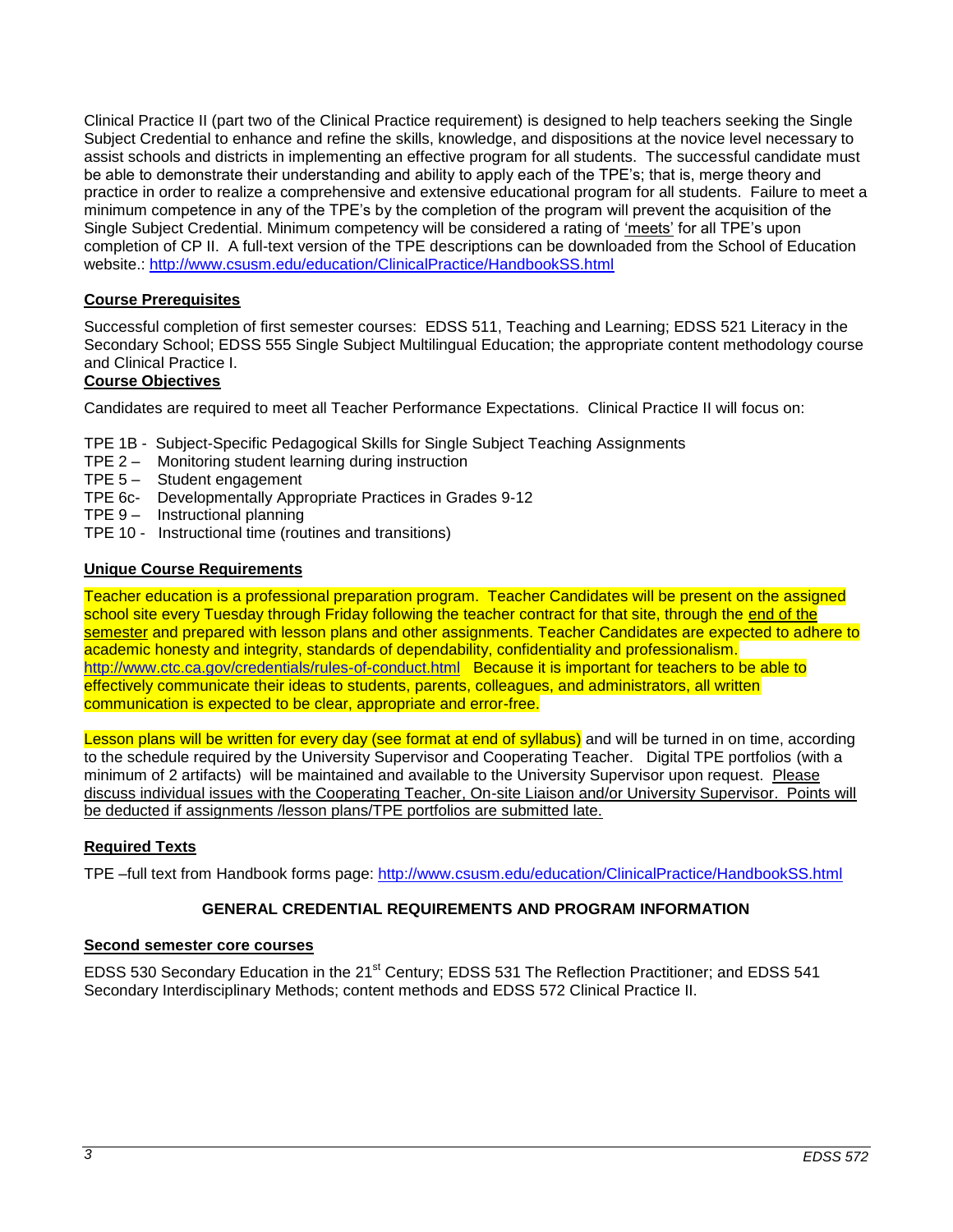## **Authorization to Teach English Learners (CTEL)**

This credential program has been specifically designed to prepare teachers for the diversity of languages often encountered in California public school classrooms. The authorization to teach English learners is met through the infusion of content and experiences within the credential program, as well as additional coursework. Candidates successfully completing this program receive a credential with authorization to teach English learners (CTEL). *(Approved by CCTC in SB 2042 Program Standards, August 02)*

## <span id="page-3-0"></span>**Teacher Performance Expectation (TPE) Competency**

All Teacher Performance Expectations, standards identified by the state of California, will be assessed and evaluated during Clinical Practice, including a digital portfolio review and a final report submitted by the University Supervisor using the TPE Rubric found on the forms page. <http://www.csusm.edu/education/ClinicalPractice/HandbookSS.html>

## <span id="page-3-1"></span>**Teacher Performance Assessment**

Beginning July 1, 2008 all California credential candidates must successfully complete a state-approved Teacher Performance Assessment (TPA), as part of the credential program of preparation. During the 2015-16 academic year the CSUSM credential programs will use either the CalTPA (California Teacher Performance Assessment) or the edTPA (Educative Teacher Performance Assessment).

<span id="page-3-2"></span>Check with your program coordinator to determine which assessment is used for your credential program.

## **CalTPA**

To assist with your successful completion of the CalTPA, a series of informational seminars are offered over the course of the program. TPA related questions and logistical concerns are to be addressed during the seminars. Your attendance to TPA seminars will greatly contribute to your success on the assessment. The CalTPA Candidate Handbook, TPA seminar schedule, and other TPA support materials may be found on the SOE website:

<http://www.csusm.edu/education/CalTPA/ProgramMaterialsTPA.html>

## <span id="page-3-3"></span>**edTPA**

Beginning in fall 2015, for newly entering initial candidates, the CSUSM assessment system is the edTPA. To assist with your successful completion of the edTPA, a capstone class is part of your curriculum. In this class edTPA related questions and logistical concerns are addressed. Additional support materials are available on the edTPA website: [http://www.edtpa.com/PageView.aspx?f=GEN\\_Candidates.html](http://www.edtpa.com/PageView.aspx?f=GEN_Candidates.html)

Additionally, to support your success in your credential program and with TPA, SOE classes use common pedagogical language, lesson plans (lesson designs), and unit plans (unit designs).

## <span id="page-3-4"></span>**Assessment of Professional Dispositions**

Assessing a candidate's dispositions within a professional preparation program is a recognition that teaching and working with learners of all ages requires not only specific content knowledge and pedagogical skills, but positive attitudes about multiple dimensions of the profession. The School of Education has identified six dispositions – social justice and equity, collaboration, critical thinking, professional ethics, reflective teaching and learning, and life-long learning—and developed an assessment rubric. For each dispositional element, there are three levels of performance – *Unacceptable, Approaching target, Meets target*. The assessment is designed to provide candidates with ongoing feedback for their growth in professional dispositions and includes a self-assessment by the candidate. The dispositions and rubric are presented, explained and assessed in one or more designated courses in each program as well as in Clinical Practice. Candidates are expected to achieve the level of "Approaching' or 'Meets target' by the end of the program. Single Subject Credential Data Points for assessing professional dispositions: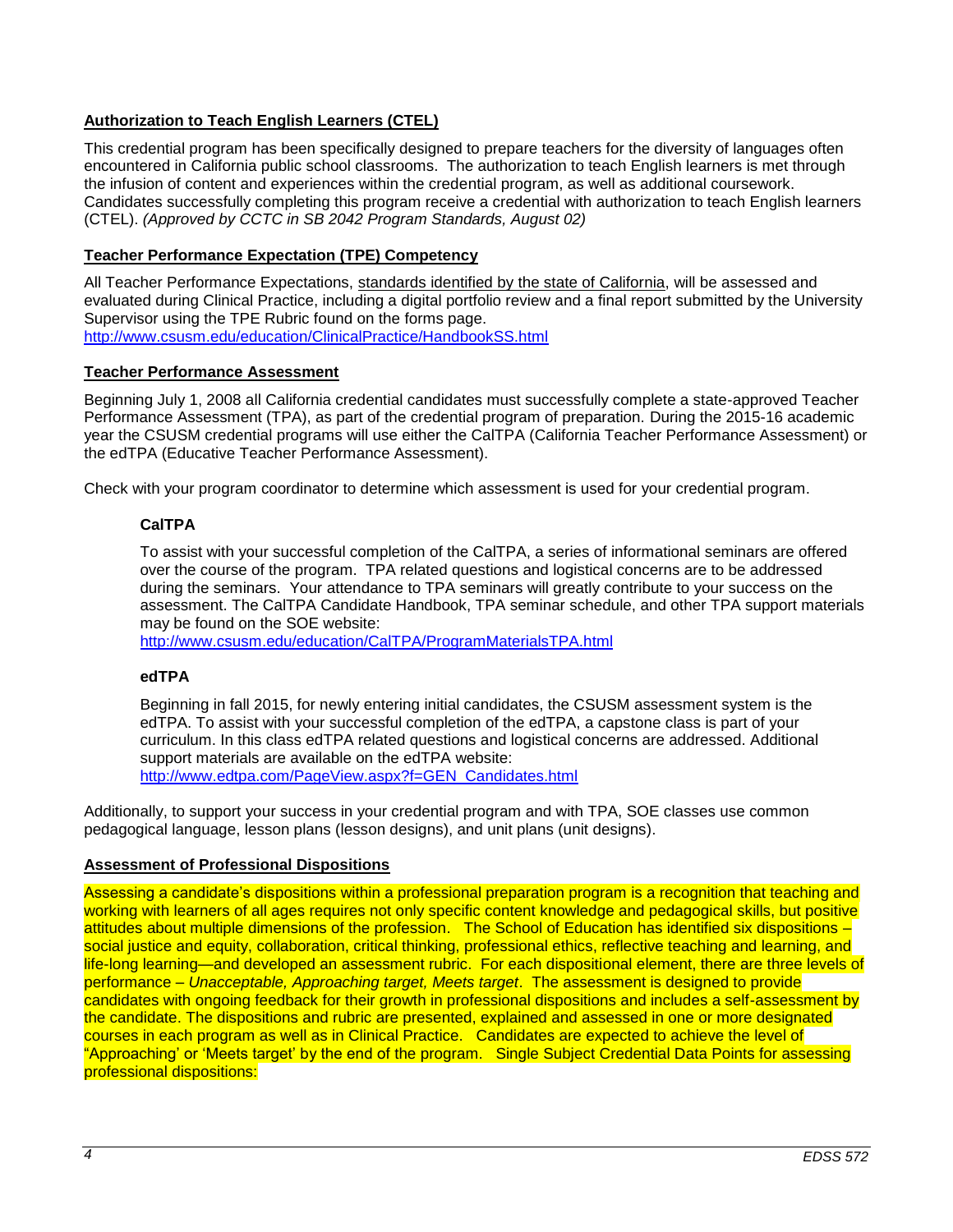## <span id="page-4-0"></span>**Second Semester**

#### **DATA PT. #1**

By Week 5 of CP II candidates will upload a reflection and goals written in EDSS 511 to be used for CP II and will send this information to the identified University Supervisor.

#### **DATA PT #2**

By Week 10 or 11 the University Supervisor will meet with site personnel and submit a composite score on TaskStream.

#### **DATA PT #3**

Candidates will reflect on the ratings they have received and progress they have made toward their stated goals.

#### <span id="page-4-1"></span>**School of Education Attendance Policy**

Due to the dynamic and interactive nature of courses in the School of Education, all candidates are expected to attend all classes and participate actively. At a minimum, candidates must attend more than 80% of class time, or s/he may not receive a passing grade for the course at the discretion of the instructor. Individual instructors may adopt more stringent attendance requirements. Should the candidate have extenuating circumstances, s/he should contact the instructor as soon as possible. *(Adopted by the COE Governance Community, December, 1997).*

#### <span id="page-4-2"></span>**Instructor application of Attendance Policy:**

Core courses and teaching in general are participatory; therefore, your attendance and participation are important. Students are expected to attend all live sessions during the course and to fully participate in online sessions. Absences and late arrivals/early departures will affect the final grade much as it would affect evaluation in the work place. One absence, late arrival/early departure is allowed without penalty. Additional full and partial absences will reduce your grade by 10%.

Late assignments and resubmissions will not be accepted. In the teaching profession, paperwork, reports, etc. due to the state, district, or school office must be submitted by the deadline and in the correct format. This is our expectation as well.

#### <span id="page-4-3"></span>**Clinical Practice Attendance Requirements:**

Be punctual and regular in attendance. **In the case of unavoidable absence, inform your instructors (in the case of coursework) and your Cooperating Teacher, On-site Liaison, and University Supervisor (in Clinical Practice) in advance. Also, prepare substitute plans for your Cooperating Teacher to utilize as appropriate.** 

Extensive absences, for whatever reasons, jeopardize the learning of your students and your growth as a professional educator and could result in removal from Clinical Practice. The attendance policy for Clinical Practice mirrors what is expected of teachers, generally 1 absence per month (10 per year). Since candidates are on campus 4 days per week (80%) candidates are allowed 4 absences in Clinical **Practice I and 4 Clinical Practice II.** 

#### <span id="page-4-4"></span>**Teacher Candidates with Disabilities Requiring Reasonable Accommodations**

<span id="page-4-5"></span>Candidates with disabilities who require reasonable accommodations must be approved for services by providing appropriate and recent documentation to the Office of Disable Student Services (DSS). This office is located in Craven Hall 4300, and can be contacted by phone at (760) 750-4905, or TTY (760) 750-4909. Candidates authorized by DSS to receive reasonable accommodations should meet with their instructor during office hours or, in order to ensure confidentiality, in a more private setting.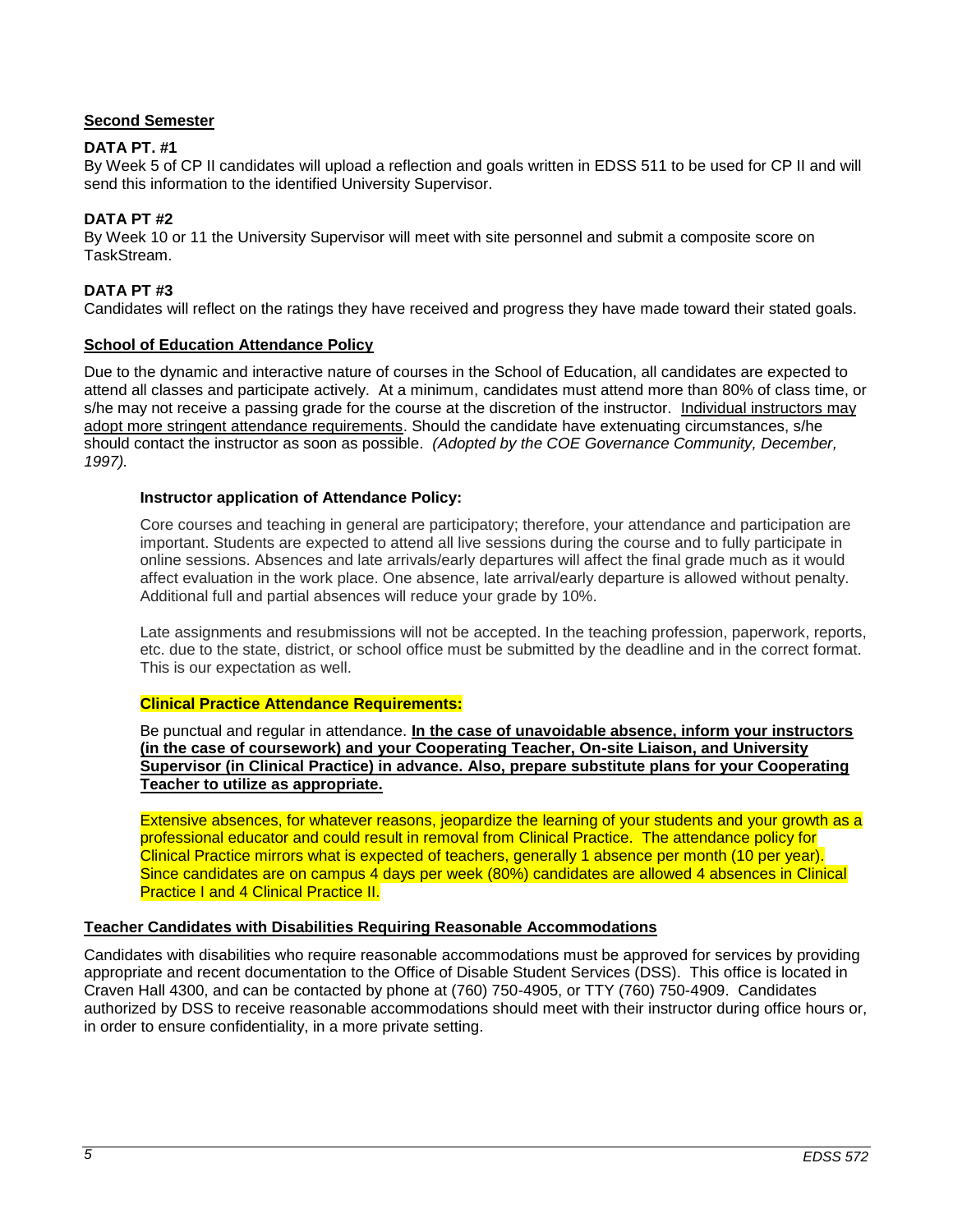## **CSUSM Academic Honesty Policy**

"Students will be expected to adhere to standards of academic honesty and integrity, as outlined in the Student Academic Honesty Policy. All written work and oral presentation assignments must be original work. **All ideas/materials that are borrowed from other sources must have appropriate references to the original sources. Any quoted material should give credit to the source and be punctuated with quotation marks.**

Teacher candidates are responsible for honest completion of their work including examinations. There will be no tolerance for infractions. If you believe there has been an infraction by someone in the class, please bring it to the instructor's attention. The instructor reserves the right to discipline any student for academic dishonesty in accordance with the general rules and regulations of the university. Disciplinary action may include the lowering of grades and/or the assignment of a failing grade for an exam, assignment, or the class as a whole."

Incidents of Academic Dishonesty will be reported to the Dean of Students. Sanctions at the University level may include suspension or expulsion from the University.

<span id="page-5-0"></span>Refer to the full Academic Honesty Policy at: [http://www.csusm.edu/policies/active/documents/Academic\\_Honesty\\_Policy.html](http://www.csusm.edu/policies/active/documents/Academic_Honesty_Policy.html)

#### **Plagiarism**

As an educator, it is expected that each candidate will do his/her own work, and contribute equally to group projects and processes. Plagiarism or cheating is unacceptable under any circumstances. If you are in doubt about whether your work is paraphrased or plagiarized see the Plagiarism Prevention for Students website [http://library.csusm.edu/plagiarism/index.html.](http://library.csusm.edu/plagiarism/index.html) If there are questions about academic honesty, please consult the University catalog.

## <span id="page-5-1"></span>**Use of Technology**

Candidates are expected to demonstrate competency in the use of various forms of technology (i.e. word processing, electronic mail, Moodle, use of the Internet, and/or multimedia presentations). Specific requirements for course assignments with regard to technology are at the discretion of the instructor. Keep a digital copy of all assignments for use in your teaching portfolio. All assignments will be submitted online, and some will be submitted in hard copy as well. Details will be given in class.

## <span id="page-5-2"></span>**Electronic Communication Protocol**

Electronic correspondence is a part of your professional interactions. If you need to contact the instructor, e-mail is often the easiest way to do so. It is my intention to respond to all received e-mails in a timely manner. Please be reminded that e-mail and on-line discussions are a very specific form of communication, with their own nuances and etiquette. For instance, electronic messages sent in all upper case (or lower case) letters, major typos, or slang, often communicate more than the sender originally intended. With that said, please be mindful of all e-mail and on-line discussion messages you send to your colleagues, to faculty members in the School of Education, or to persons within the greater educational community. All electronic messages should be crafted with professionalism and care.

Things to consider:

- Would I say in person what this electronic message specifically says?
- How could this message be misconstrued?
- Does this message represent my highest self?
- Am I sending this electronic message to avoid a face-to-face conversation?

<span id="page-5-3"></span>In addition, if there is ever a concern with an electronic message sent to you, please talk with the author in person in order to correct any confusion.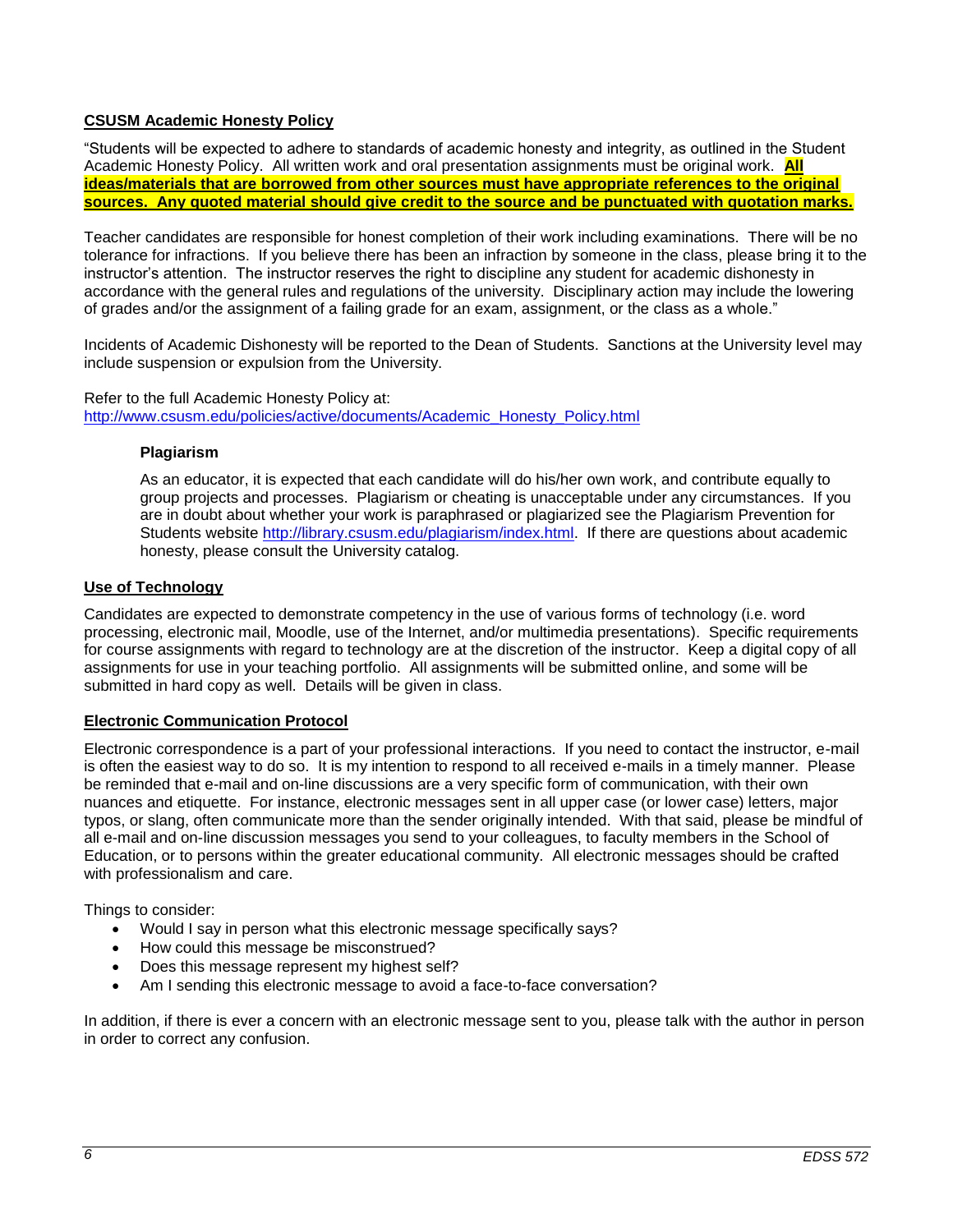## **COURSE REQUIREMENTS AND GRADING STANDARDS**

## <span id="page-6-0"></span>**Grading**

University Supervisors, in collaboration with the Cooperating Teacher/s and On-site Liaison will prepare a **Clinical Practice II Summary** report and complete the **TPE Assessment on TaskStream** based on observations, site feedback and the TPE electronic portfolio artifacts. These documents (Summary and Assessment) will be presented to the Teacher Candidate at the exit meeting. These documents serve as official verification of successful completion of Clinical Practice and are required for the University to be able to recommend a candidate for a credential at the end of the program. In addition, a grade for the 8 units of Clinical Practice II will be assigned by the University Supervisor.

- 1. A grade of CREDIT (CR) or NO CREDIT (NC) will be assigned for Clinical Practice experiences. If a Teacher Candidate has not successfully met the Teacher Performance Expectations at an appropriate level (approaching in CP I, met in CP II), the candidate may be required to extend or repeat the experience.
- 2. If a candidate is unsuccessful in a Clinical Practice experience, a grade of NO CREDIT will be given. Granting of an additional opportunity for Clinical Practice will be made based on the circumstances under which the original NO CREDIT was given.
- 3. Should a candidate be in the potential situation of receiving NO CREDIT for Clinical Practice, the University Supervisor and Cooperating Teacher must complete a State of Concern (SOC) as soon as possible and provide copies to the Program Coordinator. The documentation in the SOC, the action plan and the follow up steps to the plan are key documents that will be used to verify inadequate performance in Clinical Practice if the action plan is not met.
- 4. Should a second Clinical Practice experience be recommended, the candidate must re-register for the Clinical Practice course prior to the new placement being made.

#### **NOTE : A candidate will be removed from the school site and a Statement of Concern documenting the situation will be written immediately if candidate:**

- **1. Endangers students or others;**
- **2. Violates recognized codes of conduct, e.g. CSUSM Student Code of Conduct, CSUSM Academic Honesty Policy NEA Code of Ethics, CA Education Code Section 44932; <http://www.ctc.ca.gov/credentials/rules-of-conduct.html>**
- **3. Is dismissed from the classroom or school site by the Cooperating Professional or district administrator.**
	- **(see Statement of Concern Guidelines on the Single Subject Handbook forms page)**

## <span id="page-6-1"></span>**Clinical Practice Expectations**

The Clinical Practice experience is an important part of your training to become a certificated teacher in the state of California. We want you to have a positive and helpful experience during this time when you can receive valuable coaching, mentoring and guidance from your Cooperating Teacher, On-site Liaison and University Supervisor. Enjoy this experience. Teaching can be a very rewarding profession. As a teacher, you impact a student's life each day.

Your Clinical Practice is intended to give you the opportunity to practice the theories and instructional strategies you have learned in your coursework. Your On-site Liaison, University Supervisor and Cooperating Teacher(s) are there to offer advice and suggestions and to counsel you throughout the semester. Our main priorities are your personal and professional growth in education and success in your assigned classroom(s). If the University Supervisor, OSL or the Cooperating Teacher feel that a candidate is not progressing satisfactorily, a Statement of Concern with a Performance Contract will be issued. This is meant to support the candidate to successfully complete Clinical Practice and obtain the expertise and skills necessary to become a well-qualified teacher. <http://www.csusm.edu/soe/currentstudents/clinicalpractice.html>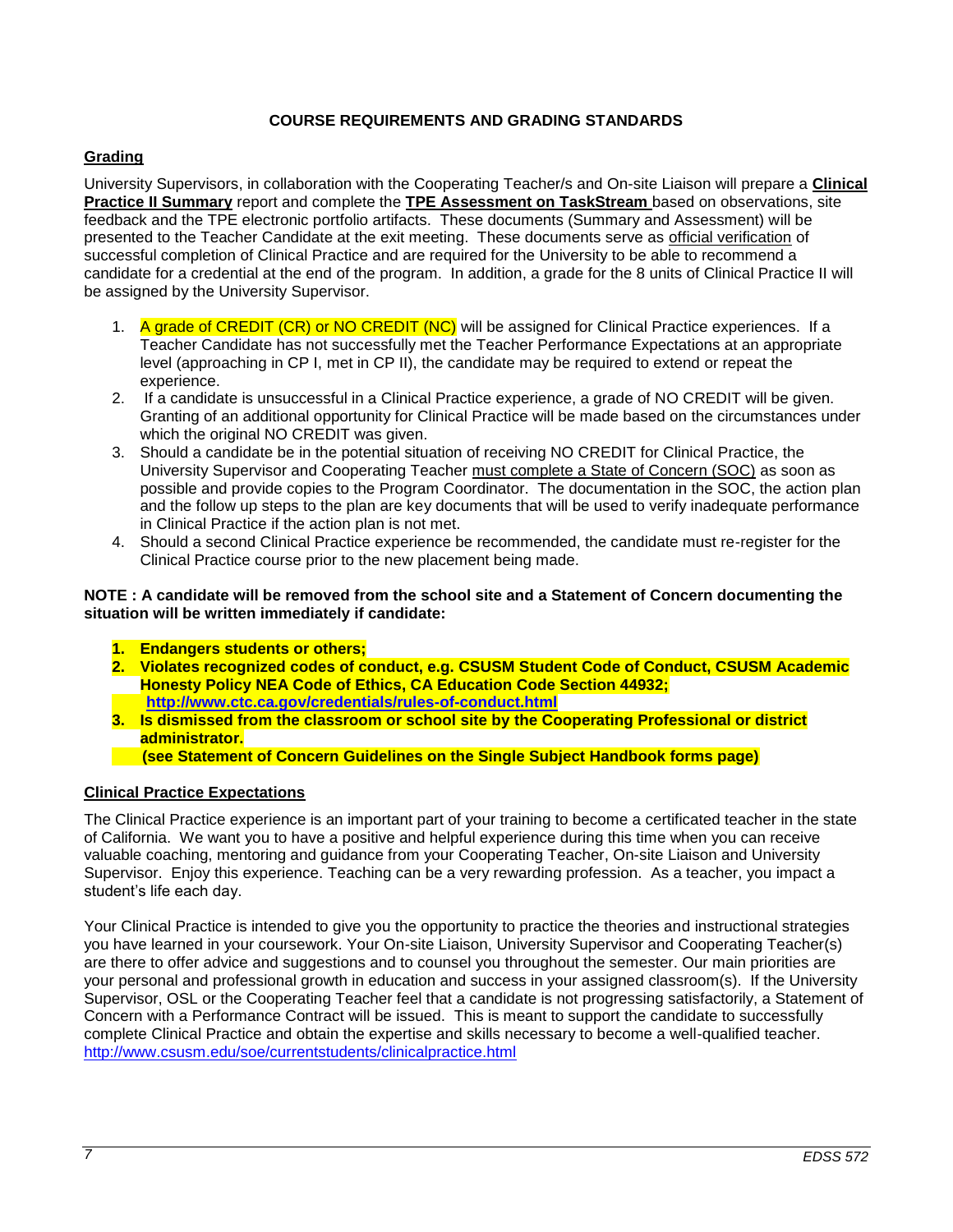As a Teacher Candidate you should become as familiar with your assigned school as quickly as possible. Familiarize yourself with important school information, such as attendance procedures, grading policies, important deadlines, department and school-wide meetings, expectations of your Cooperating Teacher(s), administrative assignments, and any other area of the profession which you should be aware of and which will enrich your Clinical Practice. Resources and tools to guide you in this process are located in the handbook**—***which are required as part of the TPE electronic portfolio.*

#### **Teacher Candidate Expectations**

<span id="page-7-0"></span>1. You should be on campus every day Tuesday - Friday for a full day (mirroring a full-time teacher's day) to teach and observe classes, to assist in the AVID/SEI/ELD or special education classes, to prepare for your classes and university assignments, to attend meetings, and to generally get a sense of what a contracted teaching day feels like. Be available to remain after school to plan, attend staff meetings, inservices, parent conferences, and other school functions, such as "Back to School Night" and "Open House" where applicable.

Keep up-to-date and accurate lesson and unit plans during your Clinical Practice. *You are required to have a written lesson plan/record for each day during CP II.* Be sure to confer with your Cooperating Teacher to insure that your lesson plan meets his/her expectations and satisfies the demands of the curriculum and the needs of students. *You are required to use the single subject lesson plan from coursework for your formal observations. The one page form for formal observations is located on the forms page. The basic form for lesson plan/records can be found at the end of the syllabus.* Follow the syllabus calendar and turn in all required logs and assignments to your University Supervisor on time.

- 2. **Confer daily with your Cooperating Teacher** to discuss your program requirements, university schedule, observation feedback, planning guidelines, student progress and concerns, lesson implementation, progress on TPE's, TPA's and other appropriate topics.
- 3. Attend regular meetings with your supervisor and On-site Liaison and the Co-teaching training. Submit any observations logs, assignments and lesson plans that are required by the University Supervisor (see calendar).
- 4. Develop a professional electronic portfolio focusing on the TPE's. The purpose of this portfolio is to collect artifacts and evidence for demonstration of satisfactory completion of the TPEs. In addition to directly observable evidence, this portfolio will provide information that your University Supervisor may not see in classroom visits. It will also provide artifacts for inclusion in your professional portfolio that you develop in the second semester.

## **OVERVIEW**

#### <span id="page-7-1"></span>**Semester Two—Clinical Practice II**

Candidates will attend core coursework each Monday from 7 a.m. until 5 p.m. The core coursework (EDSS 530, 531 and 541) includes co-teaching by faculty, combined sessions and online work. Candidates will also have 10 methods sessions (2 units, 30 hours) spread over the semester on Tuesday or Thursday evening/s and with some Saturday sessions.

Candidates will be at the assigned school site, following the teacher contract hours, with an interdisciplinary cohort group (3-4 candidates) each Tuesday – Friday beginning with pre-service days and continuing until the last teacher day of the year for the assigned site. A co-teaching approach to Clinical Practice will be used in all settings. Candidates will participate in all class activities and move gradually from assisting in the supportive coteaching approach to leading all aspects from planning to presentation by the end of the experience. **University Supervisors (US), the instructors for Clinical Practice, will hold an introductory meeting, formally observe each candidate 4 times which may include observing one or two planning sessions and an exit meeting. They will also evaluate the TPE portfolio.**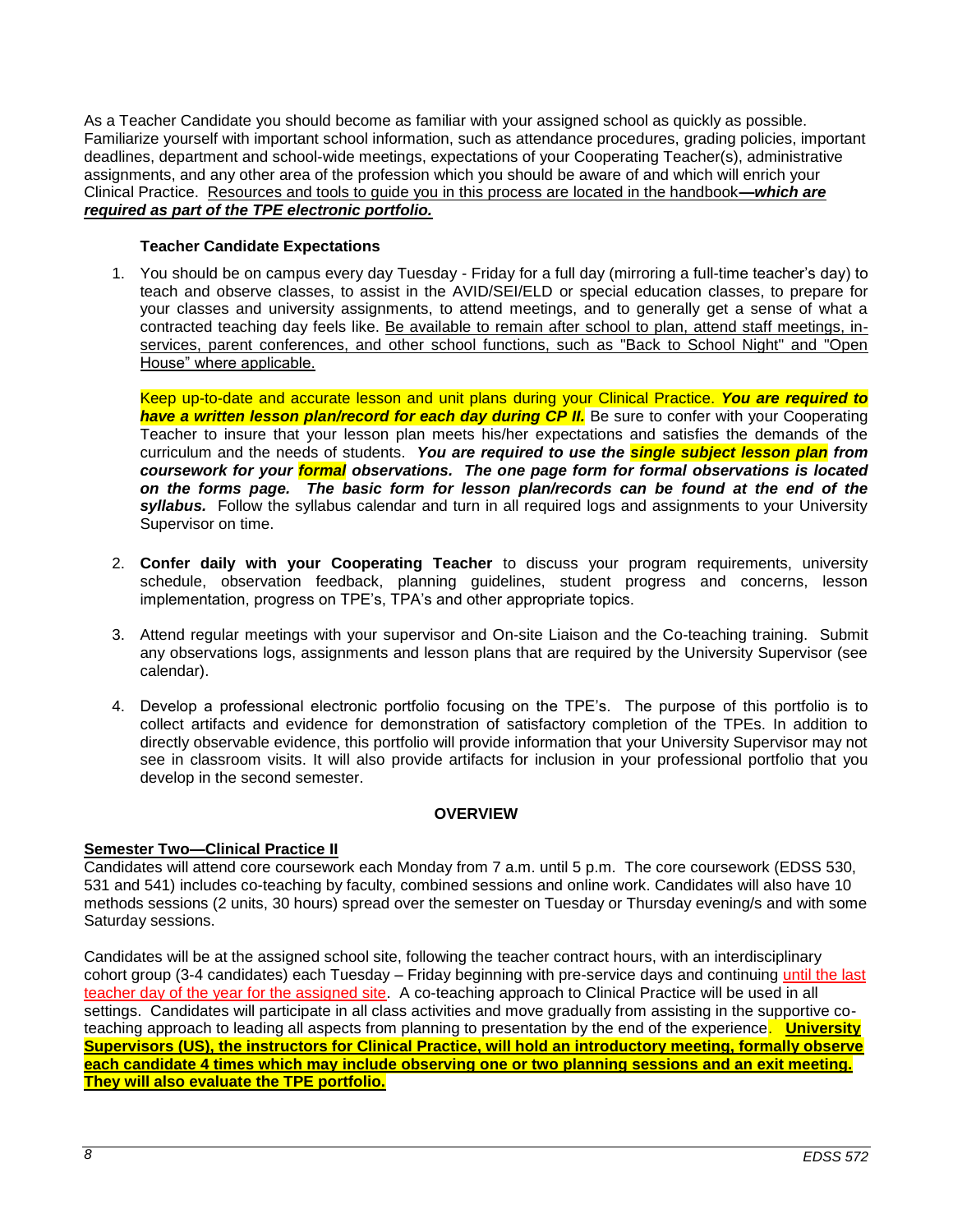Candidates will be placed with one Cooperating Teacher (CT) for 2 periods of the same preparation (e.g. two English 9 classes) and two settings for assisting which includes one section of EL (English Learners or English Language Development), if possible, and another class such as AVID (advancement via individual determination), SEI (structured English Immersion) or special education – whatever best suits the needs of the site. (This represents 2/3rds of the day based on a 6 period day). During the remaining unassigned periods (2) candidates will be expected to plan with the CT and work with their cohort partners on site to complete university projects and assignments as well as do some observations as appropriate. Candidates will also have a standing weekly lunch with the OSL.

## **EDSS 572 CLINICAL PRACTICE COURSE CALENDAR, ASSIGNMENTS AND RUBRICS**

<span id="page-8-0"></span>Although this schedule is carefully planned, the **instructors** (University Supervisors – US) reserve the right to make changes based on unforeseen circumstances and teachable moments.

**Observation protocol:** Each Teacher Candidate (TC) will be formally observed four (4) times during the semester by the US. The observations may be scheduled or unannounced. You are expected be prepared for an observation visit at any time. Discuss and plan with your US where they will be seated and always have a formal written lesson plan using the SS format available for them and access to preceding and subsequent lesson plans/units. One of the early observations may be of a planning session between the Teacher Candidate (TC) and Cooperating Teacher/s. (CT) The University Supervisor will confer with you during a post-observation conference which may occur immediately (if the schedule permits), later on the same day, the next day or a scheduled time that is mutually convenient. In some rare cases, a telephone conference may be held instead of a face to face meeting. You will receive written feedback from your US on the Single Subject Observation Form for each formal observation, which requires your signature. Note: An **"email" signature is an authorized option for signing each formal observation.**

## <span id="page-8-1"></span>**Co-Teaching in Clinical Practice**

The Clinical Practice Program is founded on the goal of supporting each Teacher Candidate to demonstrate competent independent teaching performance that meets the professional and state standards described in the Teacher Performance Expectations (TPEs). The Co-teaching model is used in both Clinical Practice experiences. **Co-teaching is two or more people (i.e., Cooperating Teacher and credential candidate) sharing responsibility in planning for, teaching, and assessing the students assigned to them for instruction. In a co-teaching clinical practice approach, a Cooperating Teacher and credential candidate have an ongoing partnership in planning for and practicing four co-teaching approaches to collaboratively teach all students throughout the clinical experience. See Timeline provided in the syllabus.**

Co-Teaching in Clinical Practice provides meaningful opportunities for Teacher Candidates to demonstrate increasing competence and independence in their teaching performance. The unique features of Co-Teaching in Clinical Practice include collaborative planning, teaching and reflection. Within the Co-Teaching in Clinical Practice model, it is the shift of responsibility from Cooperating Teacher to Teacher Candidate *to lead their collaborative work* that best describes the trajectory toward competent independent Teacher Candidate performance.

It is characteristic of the *beginning* of Clinical Practice that the Cooperating Teacher takes the lead of all collaborative planning, teaching and reflection processes. It is characteristic of the *end* of Clinical Practice that the Teacher Candidate takes the lead in each of these areas and be able to experience some 'solo' teacher time. **The description of each level of the co-teaching progression is followed by the weekly expectations and assignments which are required and due to the instructor as indicated.**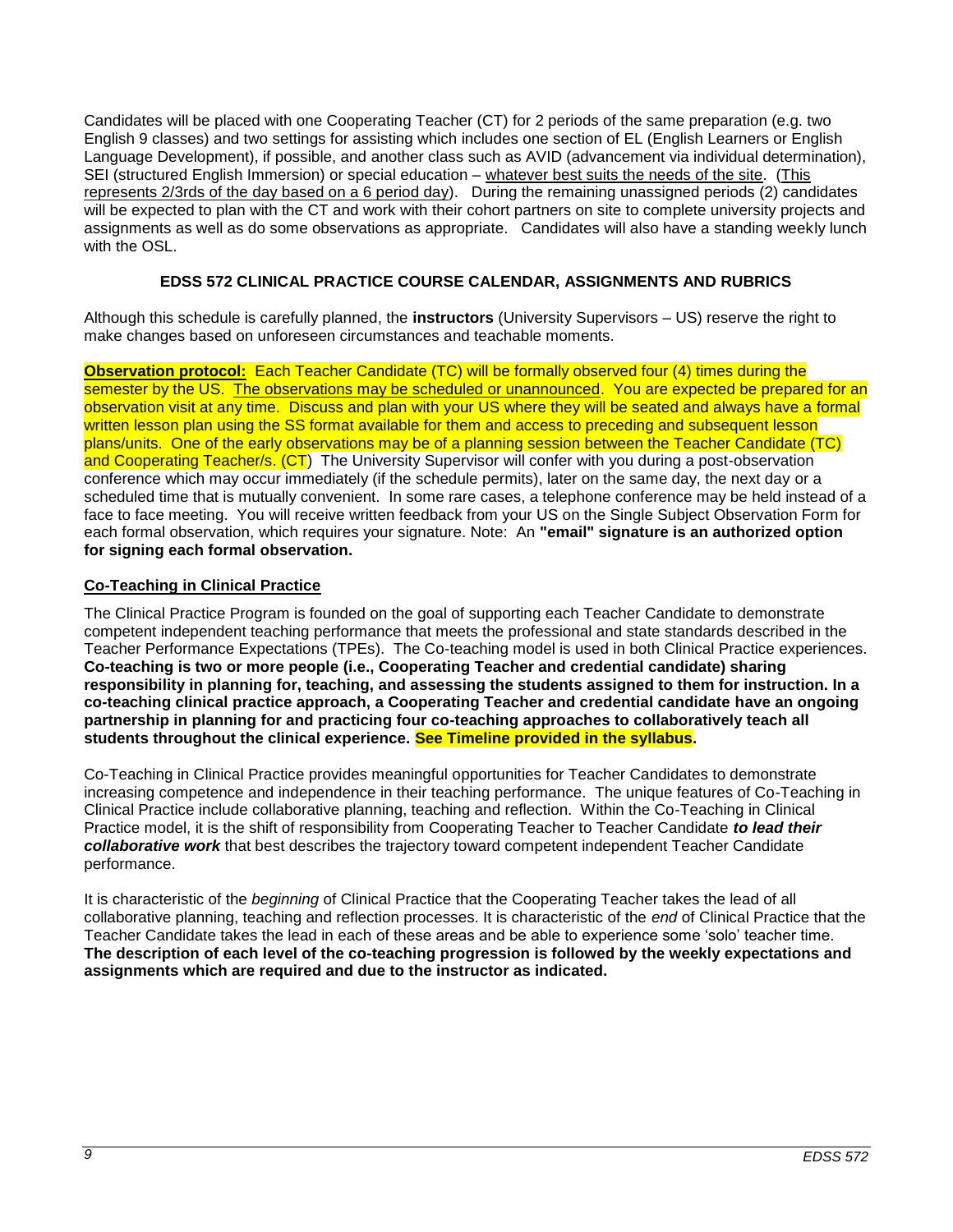## <span id="page-9-0"></span>**Single Subject Spring 2016 CP II Calendar--January 4, 2016**

**EDSS 572**

\*\*\* Handbook and forms link for all pertinent forms: <http://www.csusm.edu/soe/currentstudents/clinicalpractice.html>

\*\*Also, see forms page link above, "TPE Portfolio Binder Information form" for TPE Rubric and evidence examples; Candidates are required to have a written lesson plan (simple format—see syllabus) for every class day and a detailed lesson plan for each observation

| <b>Core Course</b><br>information                               | <b>Clinical Practice Assignment</b><br>days and information                                                                                                                                                                                                                                        | <b>School Sites/Candidates impacted</b>                                                                                                                                |
|-----------------------------------------------------------------|----------------------------------------------------------------------------------------------------------------------------------------------------------------------------------------------------------------------------------------------------------------------------------------------------|------------------------------------------------------------------------------------------------------------------------------------------------------------------------|
| Course Meeting day:<br>Jan 4<br>No meeting                      | Jan. 8                                                                                                                                                                                                                                                                                             | No assignments due                                                                                                                                                     |
| Course Meeting day:<br>Jan 11<br>No meeting                     | Jan. 15                                                                                                                                                                                                                                                                                            | <b>Lesson plans due to US from candidates</b><br>whose sites are in session - check with<br>US                                                                         |
| Course Meeting day:<br>Jan 18<br>No meeting                     | Jan <sub>22</sub>                                                                                                                                                                                                                                                                                  |                                                                                                                                                                        |
| Jan. 25<br>Core courses F2F<br>CP II review 3:45 p.m.**         | <b>Jan 29</b><br><b>Send TPE website/password to US</b><br>continue to update<br>Pre-nuptial agreement due - email to US (see<br>form in syllabus)                                                                                                                                                 | <b>Lesson plans</b> to US from candidates<br>whose sites are in session - check with<br><b>US</b><br>Other assignments: all sites except<br><b>SMHS, SMMS and MHHS</b> |
| Feb. 1<br>Core courses F2F                                      | Feb 5-* note, continue to submit lesson plans<br>for remainder of semester to US<br>Prenuptial Agreement due - email to US (see<br>form in syllabus)<br><b>Academic Unit Plan emailed to US</b><br><b>First Teacher Candidate Twice Monthly</b><br>CP Log to US (see forms page link ***<br>above) | Assignment due for candidates at SMHS<br>and MHHS, SMMS<br>Assignments due for all candidates                                                                          |
| Feb 8<br>Core courses F2F                                       | Feb 12<br>*** Class profile, Classroom layout and<br>community information to US (use forms<br>provided-see syllabus)<br>Due - email to US                                                                                                                                                         | Assignments due for all candidates                                                                                                                                     |
| Feb 15<br>Core courses F2F                                      | Feb 19<br><b>Teacher Candidate Twice Monthly CP</b><br><u>Log</u>                                                                                                                                                                                                                                  | Assignments due for all candidates                                                                                                                                     |
| Feb 22<br>Core courses F2F<br>Principals' Panel ** 3:45<br>p.m. | Feb 26                                                                                                                                                                                                                                                                                             | $^{\circ}$                                                                                                                                                             |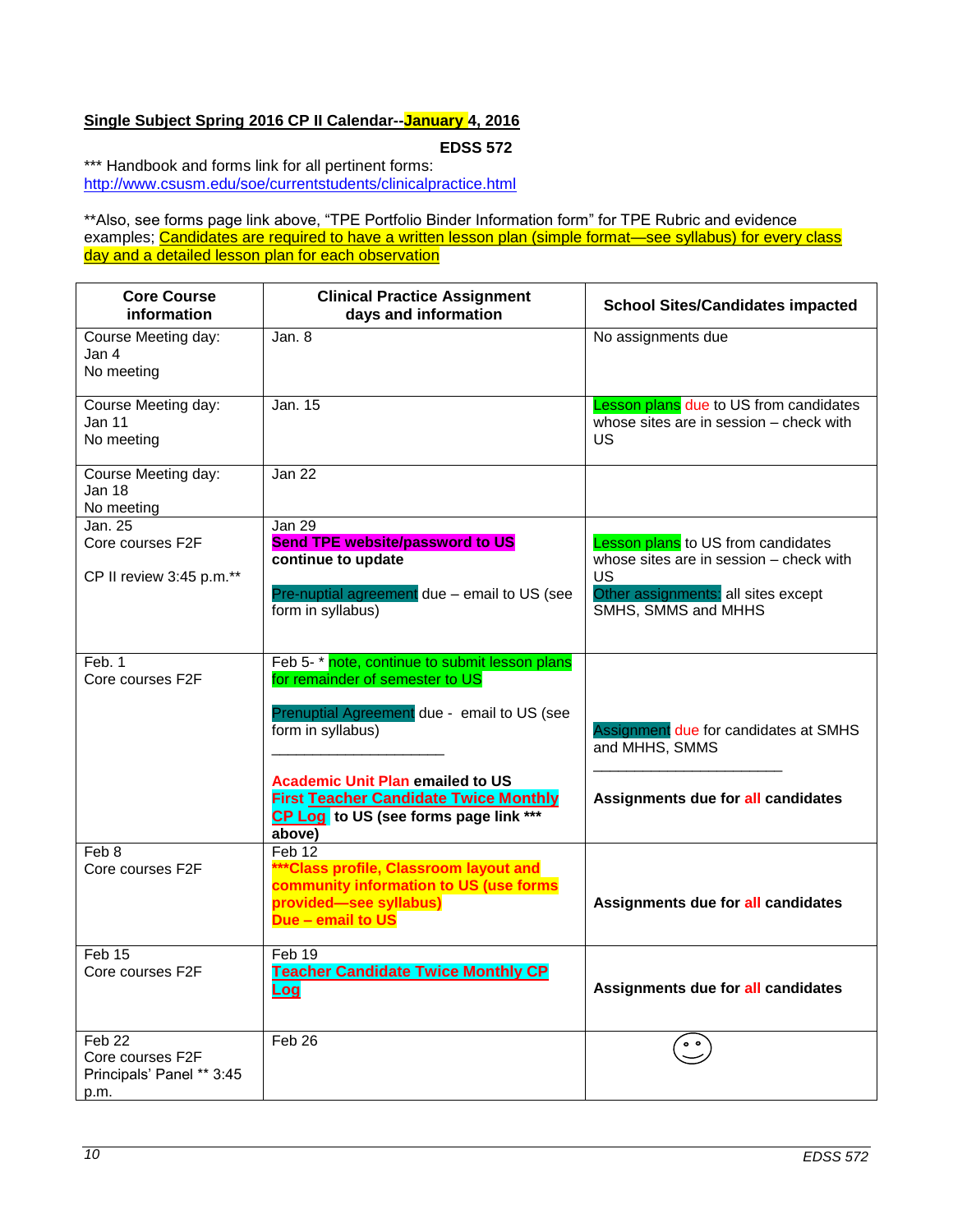| <b>Core Course</b><br>information                                                              | <b>Clinical Practice Assignment</b><br><b>School Sites/Candidates impacted</b><br>days and information         |                                    |
|------------------------------------------------------------------------------------------------|----------------------------------------------------------------------------------------------------------------|------------------------------------|
| Feb. 29<br>Core courses F2F                                                                    | Mar 4<br><b>Teacher Candidate Twice Monthly CP</b><br>Log                                                      | Assignments due for all candidates |
| Mar 7<br>Core courses F2F                                                                      | Mar 11                                                                                                         | $^{\circ}$                         |
| Mar 14<br>Core courses F2F                                                                     | Mar 18<br><b>Teacher Candidate Twice Monthly CP</b><br>Log emailed to US                                       | Assignments due for all candidates |
| <b>Mar 21</b><br><b>Core courses</b><br>On-line<br><b>CSUSM spring break</b>                   | <b>Mar 25</b>                                                                                                  |                                    |
| <b>Mar 28</b><br><b>Core courses</b><br>On-line                                                | Ap 1<br><b>Teacher Candidate Twice Monthly CP</b><br>Log emailed to US                                         | Assignments due for all candidates |
| April 4<br>Core courses<br>On-line                                                             | Ap <sub>8</sub><br>April 7 - edTPA World Languages                                                             |                                    |
| Apr11<br>Core courses F2F                                                                      | Ap 15<br>April 14 - edTPA all other subjects<br><b>Teacher Candidate Twice Monthly CP</b><br>Log emailed to US | Assignments due for all candidates |
| Ap 18<br>Core courses<br>F <sub>2F</sub>                                                       | Ap 22                                                                                                          |                                    |
| Ap 25<br>Core courses<br>Tues Apr 28 5:30 pm for<br><b>MA Program Poster</b><br><b>Session</b> | April 29                                                                                                       | $\circ$ $\circ$                    |
| #16 May 2                                                                                      | May 6                                                                                                          | $^{\circ}$                         |
| May 9<br><b>Last Class</b>                                                                     | May 12<br>Plan for exit meeting and final<br><b>Evaluation of TPEP by US</b>                                   | Assignments due for all candidates |
| May 16 Report to school<br>site 5 days per week until<br>last day of school                    |                                                                                                                |                                    |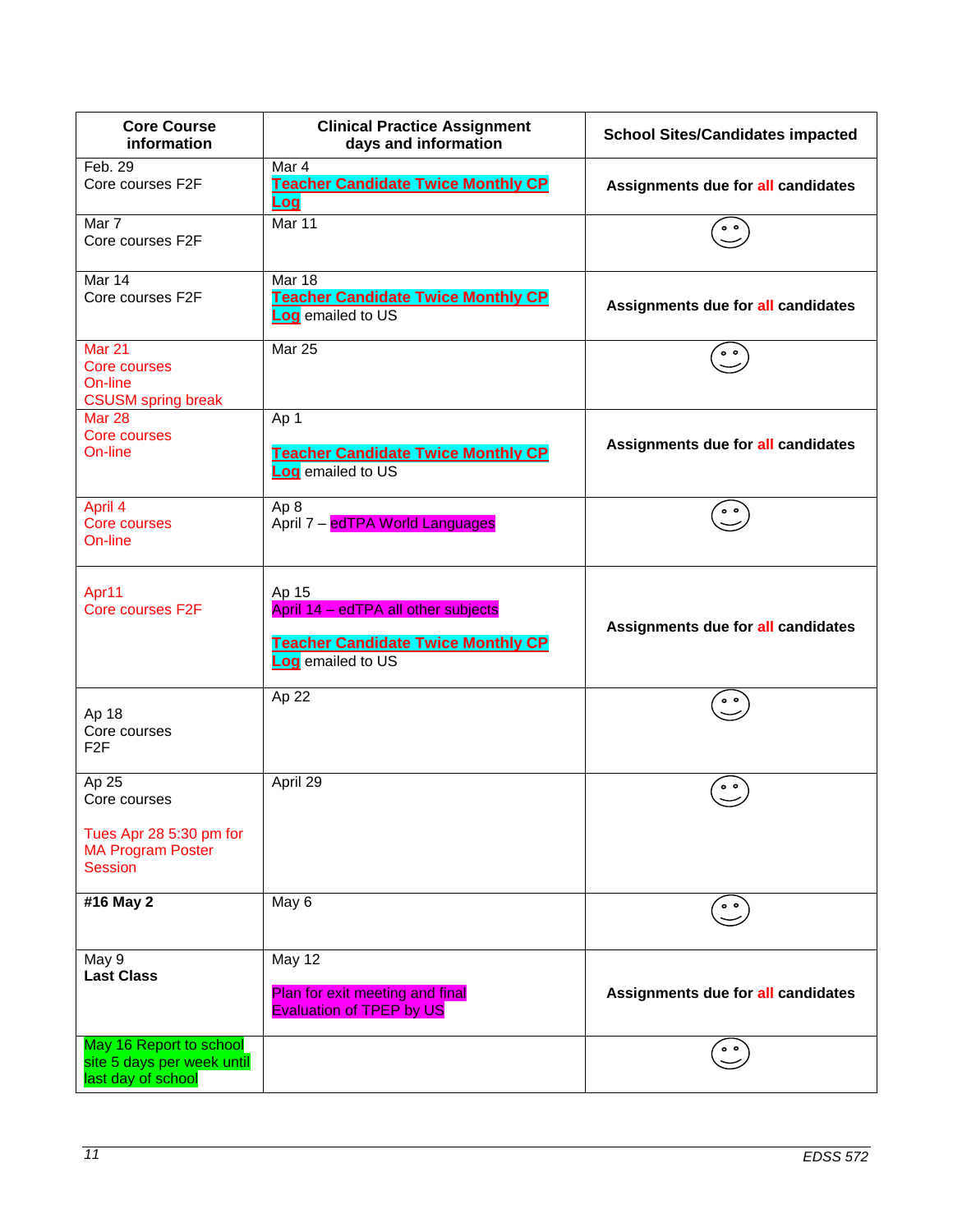## **FORMS AND RUBRICS**

#### <span id="page-11-0"></span>**1. Teacher Performance Expectations Rubric and Examples: <http://www.csusm.edu/soe/credential/singlesubject/clinicalpractice.html>**

**See Forms pertinent to Teacher Candidates: TPE Portfolio Binder Information**

**2. Single Subject Lesson Plan/Record form:**

#### <span id="page-11-1"></span>**SS LESSON PLAN/RECORD FORMAT -- CP II Semester 2**

**Teacher candidate: Subject: Standards Addressed: Date/s of Lesson:**

| <b>Unit Title:</b>                                 | Topic/s for this lesson:<br>What is being taught and how it is being taught. | <b>Co-Teaching</b><br>Approach(es) we choose |
|----------------------------------------------------|------------------------------------------------------------------------------|----------------------------------------------|
| <b>Unit dates:</b>                                 |                                                                              | to use during lesson                         |
| Lesson<br>Objective (s)                            |                                                                              |                                              |
| Anticipatory<br><b>Set</b>                         |                                                                              |                                              |
| "Teaching to the<br>Objective"-<br>strategies used |                                                                              |                                              |
| <b>Guided</b><br><b>Practice</b>                   |                                                                              |                                              |
| <b>Closure</b>                                     |                                                                              |                                              |
| Independent<br>Practice &<br><b>Assessment</b>     |                                                                              |                                              |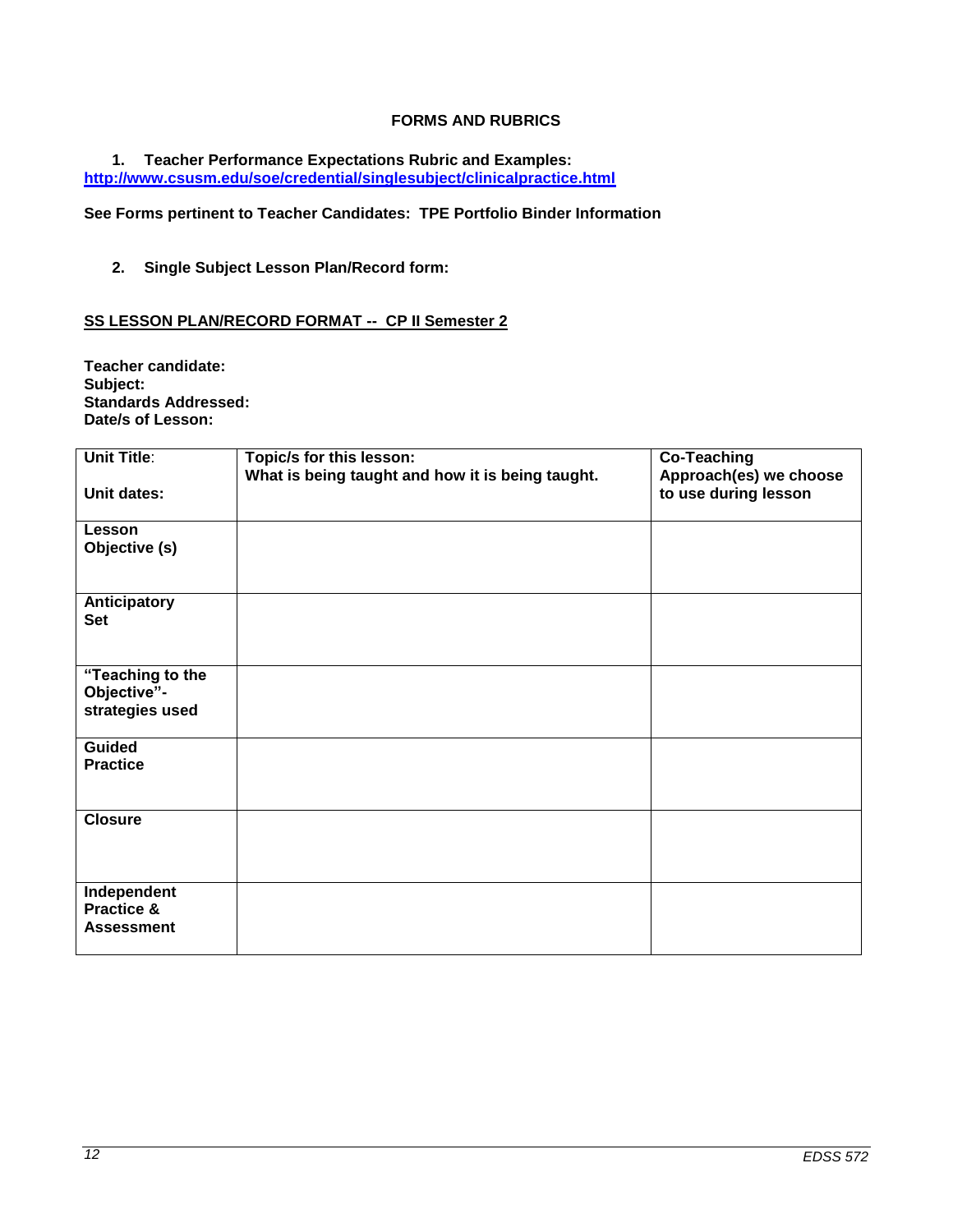## <span id="page-12-0"></span>**THE "PRENUPTIAL CONVERSATION"**

#### What are issues for discussion?

#### Time for Planning

- How much time do we need?
- Where will we find the time that we need?
- When will we plan together?

#### **Instruction**

- What content will we be teaching?
- How will the content be presented?
- How will we share the teaching responsibility?
- How will we assess the effectiveness of our instruction?

#### Student Behavior

- If we could each have only three class rules, what would those be?
- Who carries out the disciplinary procedures and delivers the consequences?
- How will we be consistent in dealing with behavior?

#### **Communication**

- What types and frequency of communication do we each like to have with parents?
- How will we explain this collaborative teaching arrangement to the parents?
- What types and frequency of communication do we each like to have with students?
- How will we ensure regular communication with each other?

#### Evaluation

- How will we monitor students' progress?
- How will we assess and grade student performance?
- Who evaluates which group of students?

#### **Logistics**

- How will we explain our co-teaching arrangement to the students and convey that we are equals in the classroom?
- How will we refer to each other in front of the students?
- How will teacher space be shared?
- How will the room be arranged?

#### Other?

 $\bullet$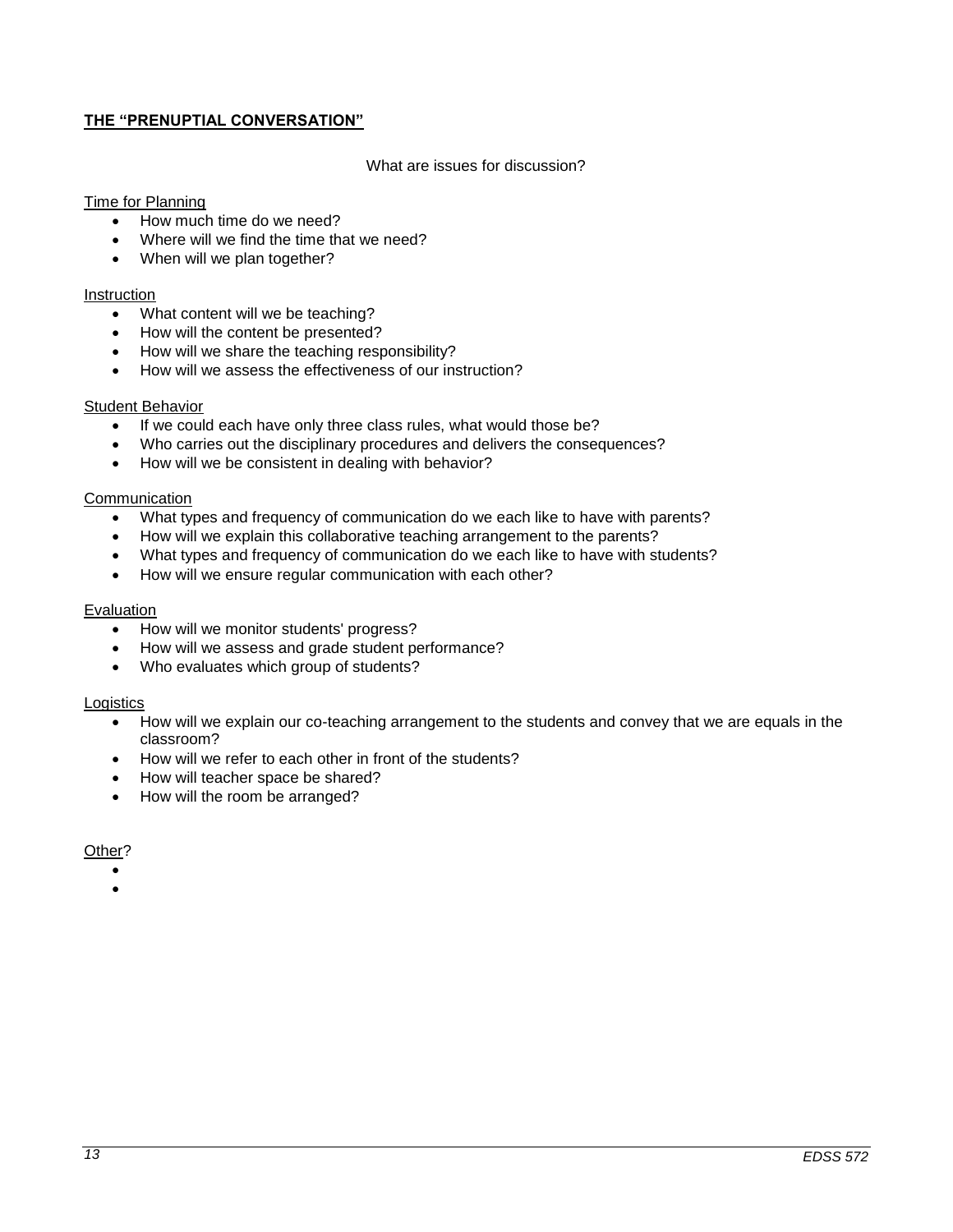## <span id="page-13-0"></span>**Academic Calendar Assignment Model:**

This is a calendar of the second semester months (Jan – May/June) that shows what units will be taught and the number of weeks per unit - example Algebra I

Unit 0: [Introduction Activities](http://wveis.k12.wv.us/teach21/public/Uplans/UPview.cfm?action=V1&tsele1=2&tsele2=116&tsele3i=573) (1 week-add dates) [Unit 1: Expressions and Equations](http://wveis.k12.wv.us/teach21/public/Uplans/UPview.cfm?action=V1&tsele1=2&tsele2=116&tsele3i=570) (3 weeks -dates) [Unit 2: Problem Solved!:--Linear Toolbox](http://wveis.k12.wv.us/teach21/public/Uplans/UPview.cfm?action=V1&tsele1=2&tsele2=116&tsele3i=572) (2 week - dates) [Unit 3: Problem Solved!--Application of Linear Equations and Systems of Equations](http://wveis.k12.wv.us/teach21/public/Uplans/UPview.cfm?action=V1&tsele1=2&tsele2=116&tsele3i=566) [Unit 4: A Standards-Based Approach to Polynomial Operations and Factoring Using Algebra Lab Gear](http://wveis.k12.wv.us/teach21/public/Uplans/UPview.cfm?action=V1&tsele1=2&tsele2=116&tsele3i=569) [Unit 5A: Data Analysis](http://wveis.k12.wv.us/teach21/public/Uplans/UPview.cfm?action=V1&tsele1=2&tsele2=116&tsele3i=567) [Unit 5B: Probability in Algebra](http://wveis.k12.wv.us/teach21/public/Uplans/UPview.cfm?action=V1&tsele1=2&tsele2=116&tsele3i=565) [Unit 6: Radical and Rational Expressions](http://wveis.k12.wv.us/teach21/public/Uplans/UPview.cfm?action=V1&tsele1=2&tsele2=116&tsele3i=568) Unit 7: What if ?

#### **Class Profile Assignment Model:**

## <span id="page-13-1"></span>**CLASS PROFILE: CONTEXT FOR LEARNING INFORMATION (edTPA and BTSA)**

Respond to the prompts below (**no more than 4 single-spaced pages, including prompts**) by typing your responses within the brackets following each prompt.

Do not delete or alter the prompts. Pages exceeding the maximum will not be scored.

#### **About the School Where You Are Teaching**

<span id="page-13-2"></span>1. In what type of school do you teach? (Type an "X" next to the appropriate description; if "other" applies, provide a brief description.)

Middle school: \_\_\_\_\_ High school: Other (please describe):

| Urban:    |  |
|-----------|--|
| Suburban: |  |
| Rural:    |  |

- 2. List any special features of your school or classroom setting (e.g., charter, co-teaching, themed magnet, remedial course, honors course) that will affect your teaching in this learning segment.
- 3. Describe any district, school, or cooperating teacher requirements or expectations that might affect your planning or delivery of instruction, such as required curricula, pacing plan, use of specific instructional strategies, or standardized tests.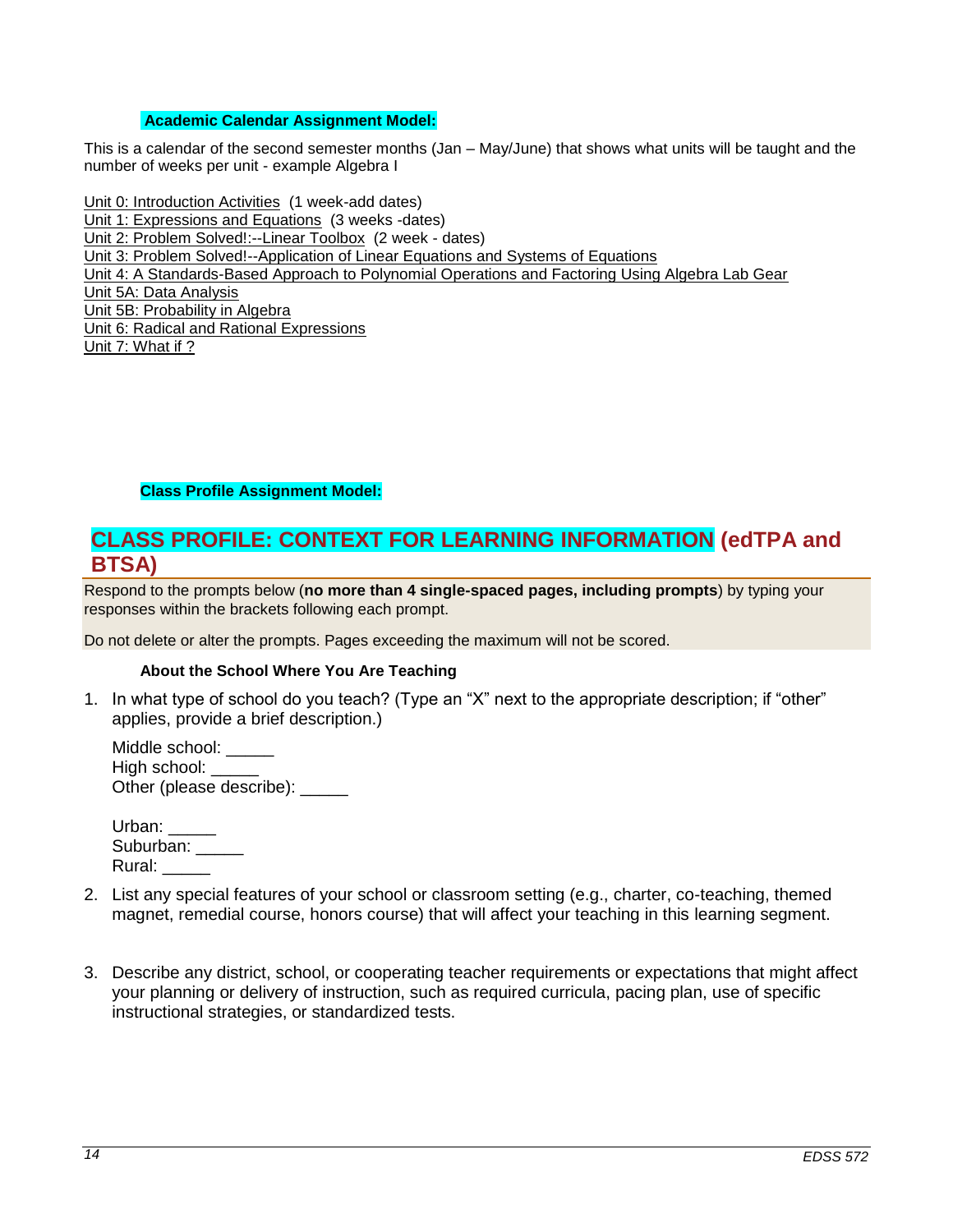## **About the Class**

- <span id="page-14-0"></span>1. What is the name of this course?
- 2. What is the length of the course? (Type an "X" next to the appropriate description; if "other" applies, provide a brief description.)

One semester: \_\_\_\_\_ One year: Other (please describe):

- 3. What is the class schedule (e.g., 50 minutes every day, 90 minutes every other day)?
- 4. Is there any ability grouping or tracking in subject area? If so, please describe how it affects your class.
- 5. Identify any textbook or instructional program you primarily use for subject area instruction. If a textbook, please provide the title, publisher, and date of publication.
- 6. List other resources (e.g., electronic white board, graphing calculators, online resources) you use for subject area instruction in this class. **About the Students in the Class**
- <span id="page-14-1"></span>1. Grade-level composition (e.g., all seventh grade; 2 sophomores and 30 juniors):
- 2. Number of
	- students in the class: \_\_\_\_\_
	- **nales:** females:
- 3. Complete your Class Profile & the Summary of your Students with Special Learning Needs Chart

#### a. Create a Class Profile with information on each of your students. Use Chart below.

| <b>Student</b><br><b>Name</b> | <b>Student</b><br>Label &<br>Level: EL,<br>IEP or 504 | EL/IEP/504 Plans:<br><b>Classification, Need</b><br>- Readiness | Learning<br><b>Profile</b>       | <b>Interests</b>    | <b>Supports, Accommodations, Modifications, Pertinent</b><br><b>IEP Goals</b> |
|-------------------------------|-------------------------------------------------------|-----------------------------------------------------------------|----------------------------------|---------------------|-------------------------------------------------------------------------------|
| Jose                          | Example: EL<br><b>CELDT</b><br>Level 3                | <b>Example: Struggling</b><br>Reader                            | Example:<br>Visual<br>processing | Example:<br>Surfing | Close monitoring, translating information in word problems<br>into sketches   |
|                               |                                                       |                                                                 |                                  |                     |                                                                               |
|                               |                                                       |                                                                 |                                  |                     |                                                                               |
|                               |                                                       |                                                                 |                                  |                     |                                                                               |

b. Complete the chart below to summarize required or needed supports, accommodations, or modifications for your students that will affect your instruction in this learning segment. As needed, consult with your cooperating teacher to complete the chart. Some rows have been completed in italics as examples. Use as many rows as you need.

Consider the variety of learners in your class who may require different strategies/supports or accommodations/modifications to instruction or assessment (e.g., English language learners, gifted students needing greater support or challenge, students with Individualized Education Programs [IEPs] or 504 plans, struggling readers, underperforming students or those with gaps in academic knowledge).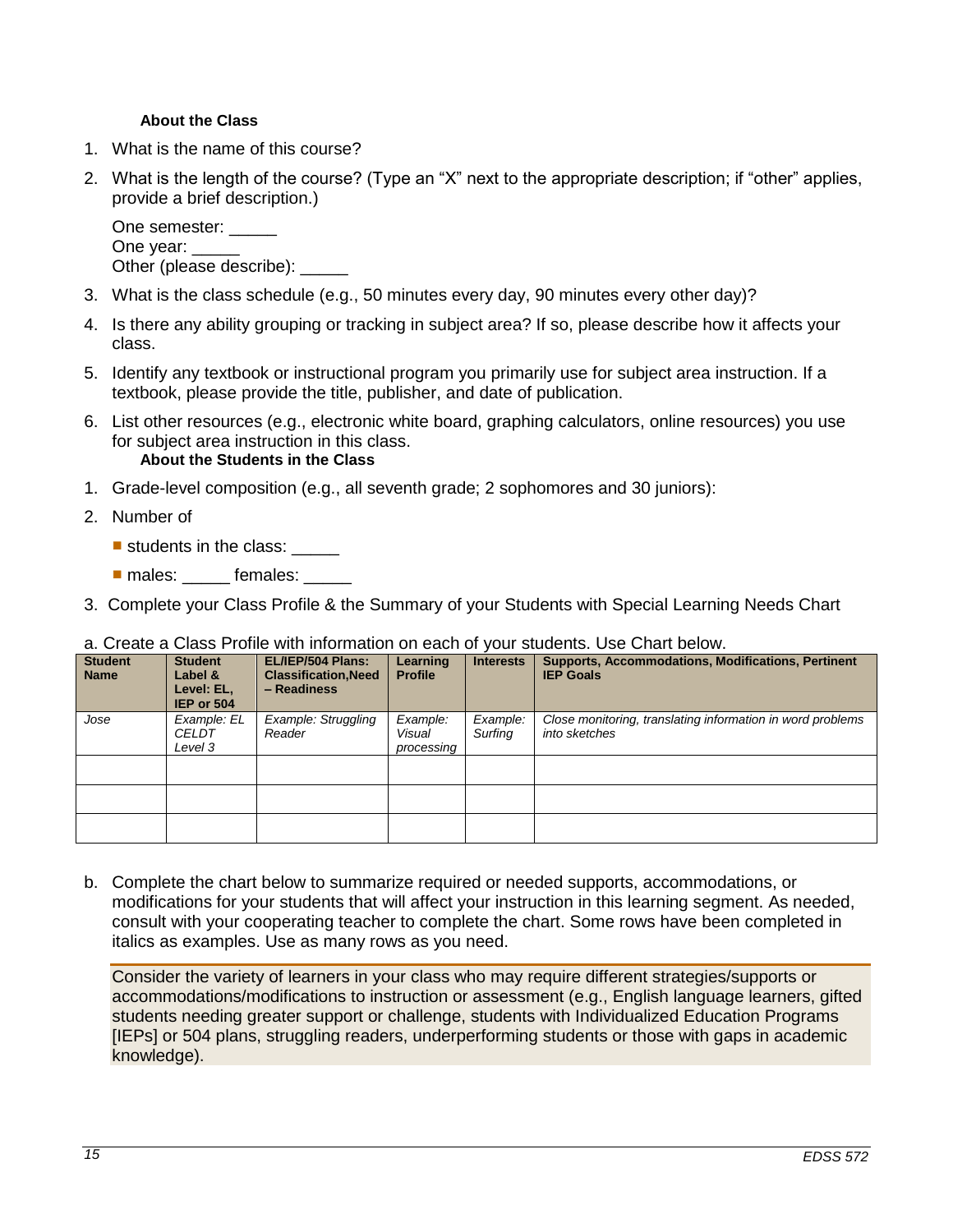| <b>Students with Specific Learning Needs</b>          |                                               |                                                                                   |  |  |
|-------------------------------------------------------|-----------------------------------------------|-----------------------------------------------------------------------------------|--|--|
| <b>IEP/504 Plans:</b><br><b>Classifications/Needs</b> | <b>Number</b><br><b>of</b><br><b>Students</b> | <b>Supports, Accommodations, Modifications, Pertinent IEP</b><br><b>Goals</b>     |  |  |
| Example: Visual<br>processing                         | 2                                             | Close monitoring, translating information in word problems into<br>sketches       |  |  |
|                                                       |                                               |                                                                                   |  |  |
| <b>Other Learning Needs</b>                           | <b>Number</b><br>Οf<br><b>Students</b>        | <b>Supports, Accommodations, Modifications</b>                                    |  |  |
| Example: Struggling<br>readers                        | 5                                             | Provide oral explanations for directions and simplified text for word<br>problems |  |  |
|                                                       |                                               |                                                                                   |  |  |

## **Classroom Layout Plan and Rationale (based on a BTSA requirement):**

<span id="page-15-0"></span>Directions: Thoughtful consideration of your classroom layout is important in meeting the needs of your students and establishing a positive learning environment. Discuss the current layout with your CP. How do you/would you address appropriate prevention and intervention issues for classroom safety concerns? Draw or attach a layout of your classroom and include relevant seating chart information showing placement of student with special needs, including EL.

Reflect on the current classroom layout and what things you will do in your own classroom to facilitate a positive, orderly and safe environment.

## **Community Information: (based on BTSA requirement)**

<span id="page-15-1"></span>Knowledge of the community will assist you in connecting with your students. Discuss pertinent community information with your CT and write a short profile. Include information about community services, local parks, libraries and cultural centers.

(e.g. XXXX town is a medium sized (pop. = xxx) suburban community 25 miles north of San Diego. There is one school district, XXX, with xxx students and a student demographic profile of: xxxxxx and a strong cultural base of {Oceanside = Samoan influence}. It is considered to be (low, middle, high income) and reflects xxx values. Community services include….. Parent participation is……..)